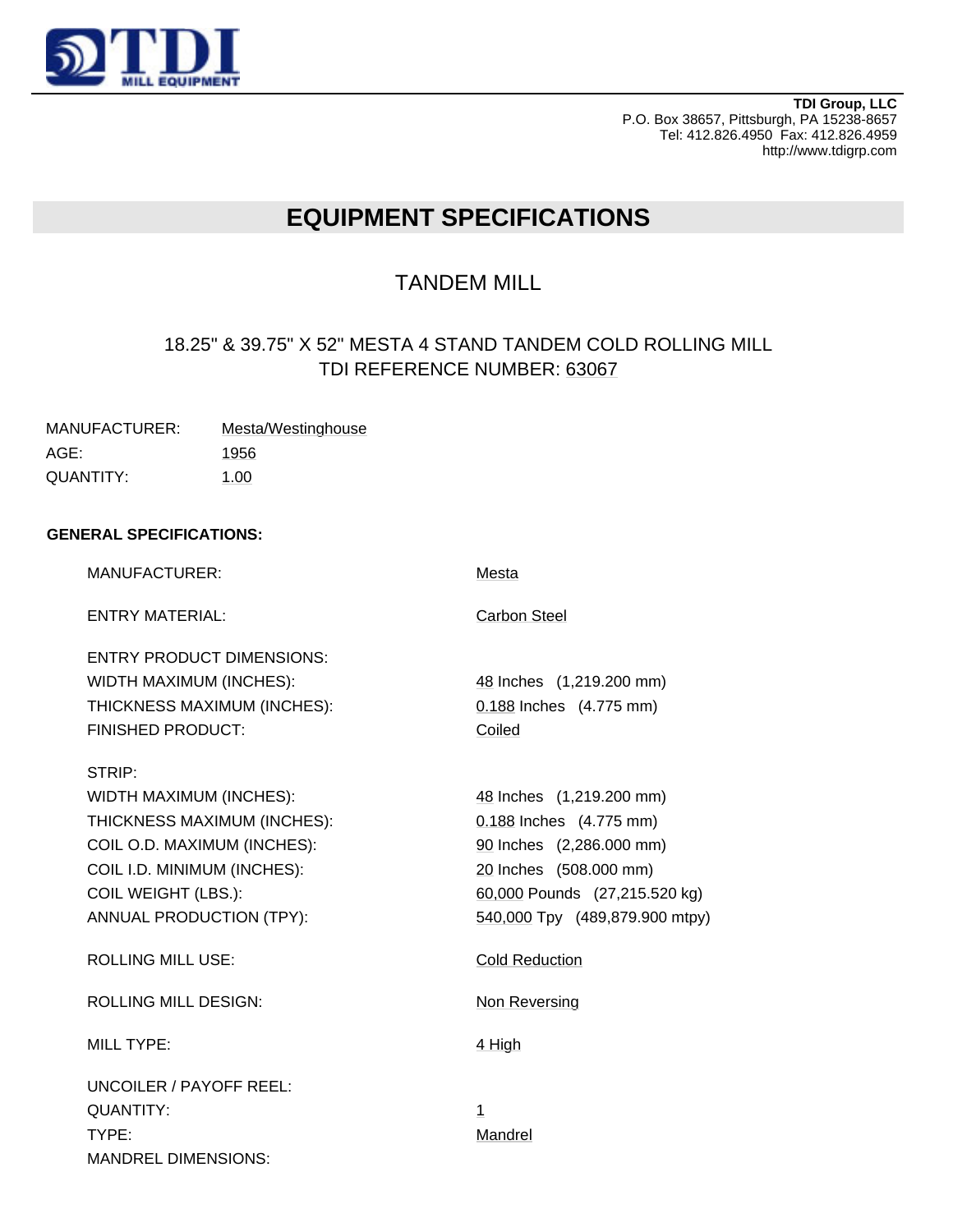DIAMETER (INCHES): 20 Inches (508.000 mm) FACE (INCHES): 56 Inches (1,422.400 mm) DRIVE MOTOR: MOTOR MANUFACTURER: Westinghouse MILL STAND 1: WORK ROLLS: ROLL DIAMETER (INCHES): 18.250 Inches (463.550 mm) ROLL FACE (INCHES): 52 Inches (1,320.800 mm) BEARING TYPE: Roller BACK UP ROLLS: ROLL DIAMETER (INCHES): 39.750 Inches (1,009.650 mm) ROLL FACE (INCHES): 52 Inches (1,320.800 mm) BEARING TYPE: Morgoil DRIVEN: Work rolls DRIVE SPINDLE TYPE: Slipper SCREWDOWN: EXISTS: Yes COMPLETE: Yes SCREWDOWN TYPE: Electro-Mechanical PINION STAND: PITCH DIAMETER (INCHES): 20 Inches (508.000 mm) HORSEPOWER: 1,200 HP (895.200 kw) INPUT RPM: 500/800 Rpm REDUCER: MILL DRIVE TYPE: Gear Reducer INPUT RPM: 500/800 Rpm GEAR RATIO: 7.95 BEARING TYPE: Roller MAIN MILL MOTOR: QUANTITY: 2 HORSEPOWER: 600 HP (447.600 kw) MOTOR MANUFACTURER: Westinghouse RPM: 500/800 Rpm VOLTS: 250 CURRENT: DC MILL STAND 2: WORK ROLLS: ROLL DIAMETER (INCHES): 18.250 Inches (463.550 mm) ROLL FACE (INCHES): 52 Inches (1,320.800 mm) BEARING TYPE: Roller BACK UP ROLLS: ROLL DIAMETER (INCHES): 39.750 Inches (1,009.650 mm) ROLL FACE (INCHES): 52 Inches (1,320.800 mm) BEARING TYPE: Morgoil DRIVEN: Work rolls DRIVE SPINDLE TYPE: Slipper SCREWDOWN: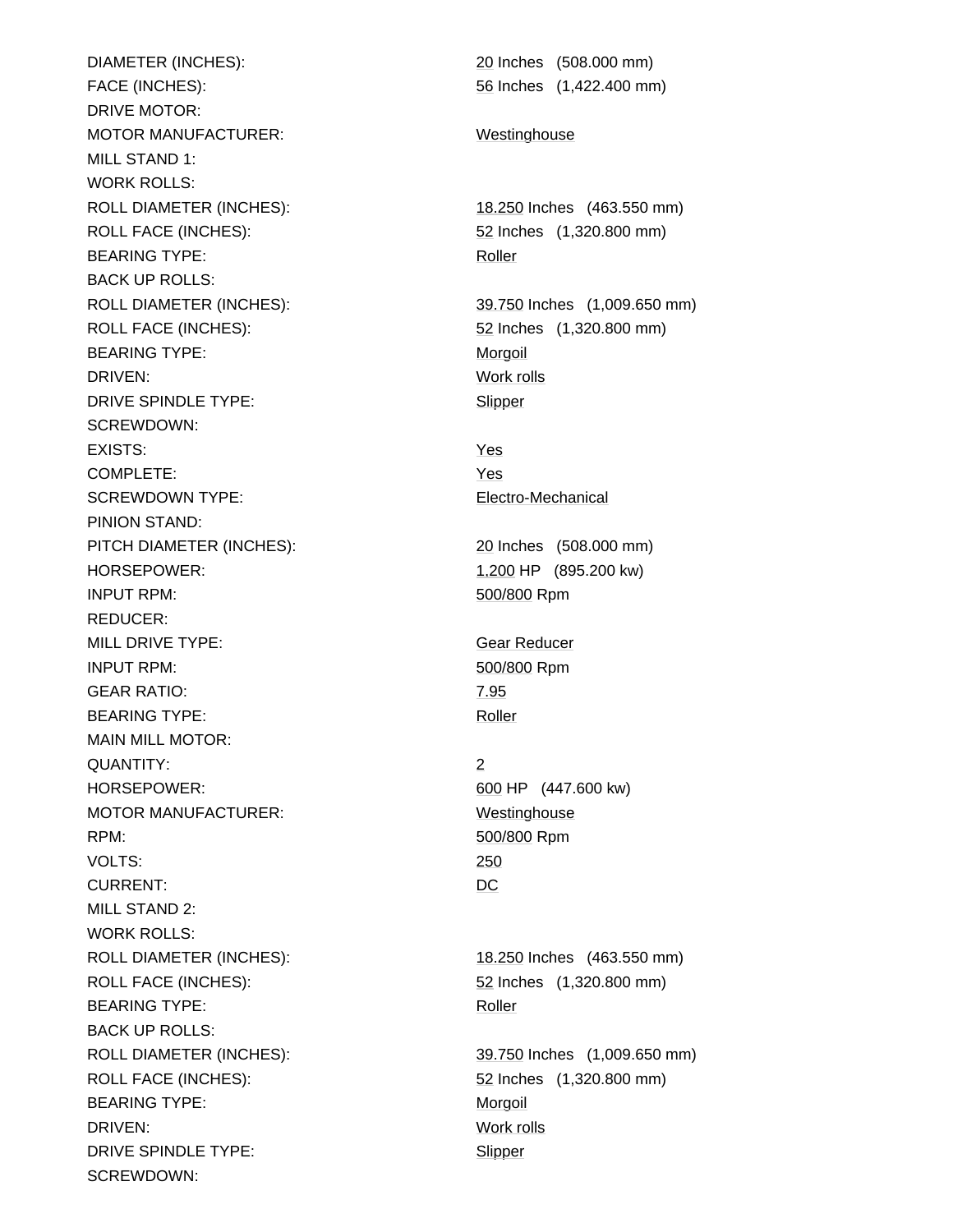EXISTS: Yes COMPLETE: Yes SCREWDOWN TYPE: Electro-Mechanical PINION STAND: PITCH DIAMETER (INCHES): 20 Inches (508.000 mm) HORSEPOWER: 1,200 HP (895.200 kw) INPUT RPM: 500/800 Rpm BEARING TYPE: Roller REDUCER: MILL DRIVE TYPE: Gear Reducer HORSEPOWER: 1,200 HP (895.200 kw) INPUT RPM: 500/800 Rpm GEAR RATIO: 5.65 BEARING TYPE: Roller MAIN MILL MOTOR: QUANTITY: 2 HORSEPOWER: 600 HP (447.600 kw) MOTOR MANUFACTURER: Westinghouse RPM: 500/800 Rpm VOLTS: 250 CURRENT: DC MILL STAND 3: WORK ROLLS: ROLL DIAMETER (INCHES): 18.250 Inches (463.550 mm) ROLL FACE (INCHES): 52 Inches (1,320.800 mm) BEARING TYPE: Roller BACK UP ROLLS: ROLL DIAMETER (INCHES): 39.750 Inches (1,009.650 mm) ROLL FACE (INCHES): 52 Inches (1,320.800 mm) BEARING TYPE: Morgoil DRIVEN: Work rolls DRIVE SPINDLE TYPE: Slipper SCREWDOWN: EXISTS: Yes COMPLETE: Yes SCREWDOWN TYPE: Electro-Mechanical PINION STAND: PITCH DIAMETER (INCHES): 20 Inches (508.000 mm) HORSEPOWER: 1,500 HP (1,119.000 kw) INPUT RPM: 125/250 Rpm BEARING TYPE: Roller MAIN MILL MOTOR: QUANTITY: 1 HORSEPOWER: 1,500 HP (1,119.000 kw) MOTOR MANUFACTURER: Westinghouse RPM: 125/250 Rpm VOLTS: 600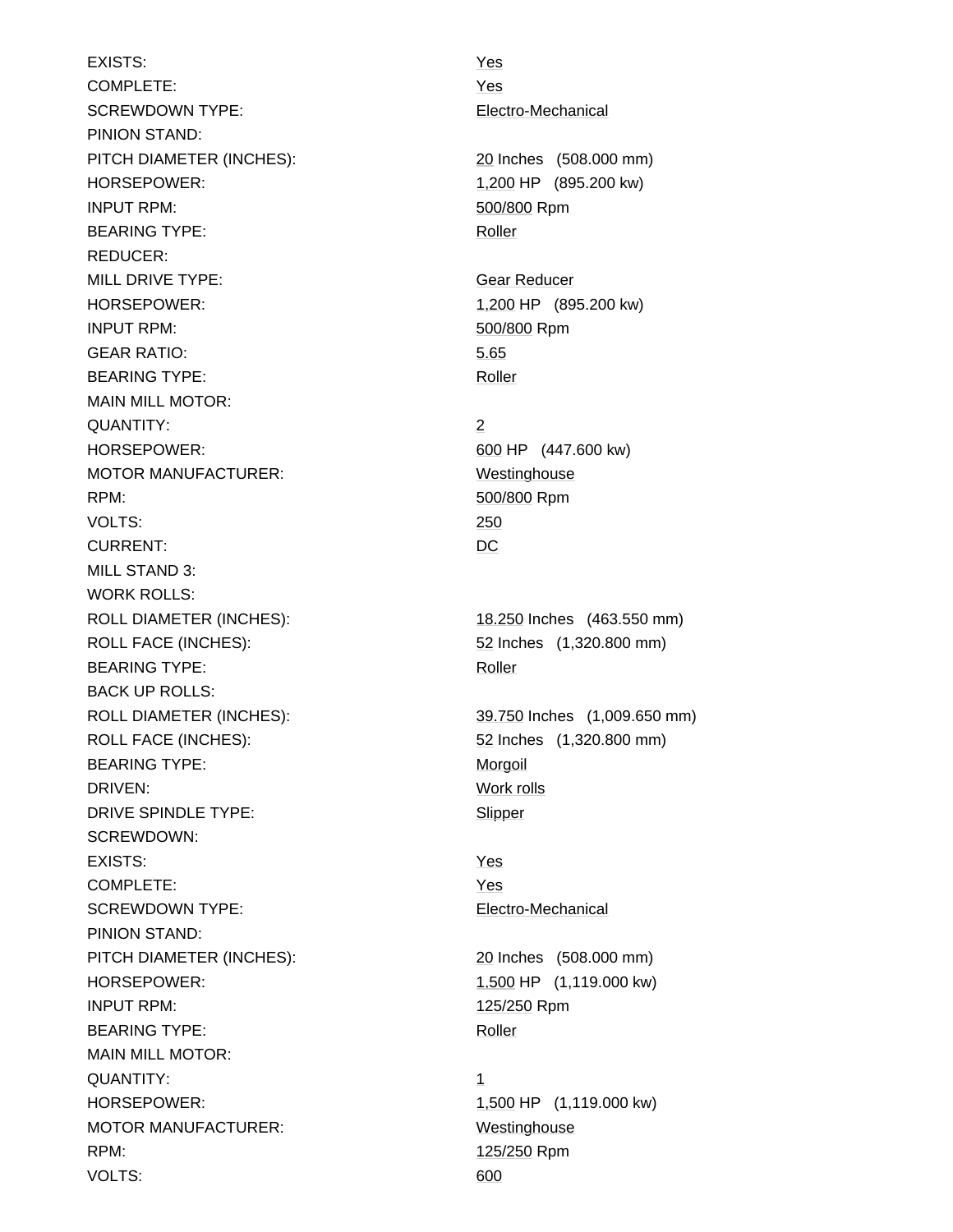CURRENT: DC MILL STAND 4: WORK ROLLS: ROLL DIAMETER (INCHES): 18.250 Inches (463.550 mm) ROLL FACE (INCHES): 52 Inches (1,320.800 mm) BEARING TYPE: Roller BACK UP ROLLS: ROLL DIAMETER (INCHES): 39.750 Inches (1,009.650 mm) ROLL FACE (INCHES): 52 Inches (1,320.800 mm) BEARING TYPE: Morgoil DRIVEN: Work rolls DRIVE SPINDLE TYPE: Slipper SCREWDOWN: EXISTS: Yes COMPLETE: Yes SCREWDOWN TYPE: Electro-Mechanical PINION STAND: PITCH DIAMETER (INCHES): 20 Inches (508.000 mm) HORSEPOWER: 600 HP (447.600 kw) INPUT RPM: 125/250 Rpm BEARING TYPE: Roller MAIN MILL MOTOR: QUANTITY: 1 HORSEPOWER: 600 HP (447.600 kw) MOTOR MANUFACTURER: Westinghouse RPM: 125/250 Rpm VOLTS: 250 CURRENT: DC EXIT TENSION REEL: QUANTITY: 1 TYPE: Mandrel MANDREL DIMENSIONS: DIAMETER (INCHES): 20 Inches (508.000 mm) FACE (INCHES): 52 Inches (1,320.800 mm) CAPACITY (TONS): 30 Tons (27.216 mt) DRIVE TYPE: Electro Mechanical DRIVE MOTOR: QUANTITY: 1 HORSEPOWER: 900 HP (671.400 kw) MOTOR MANUFACTURER: Westinghouse RPM: 225/787 Rpm VOLTS: 600 CURRENT: DC BELT WRAPPER: APPLICABLE: Yes TYPE: Horizontal Traverse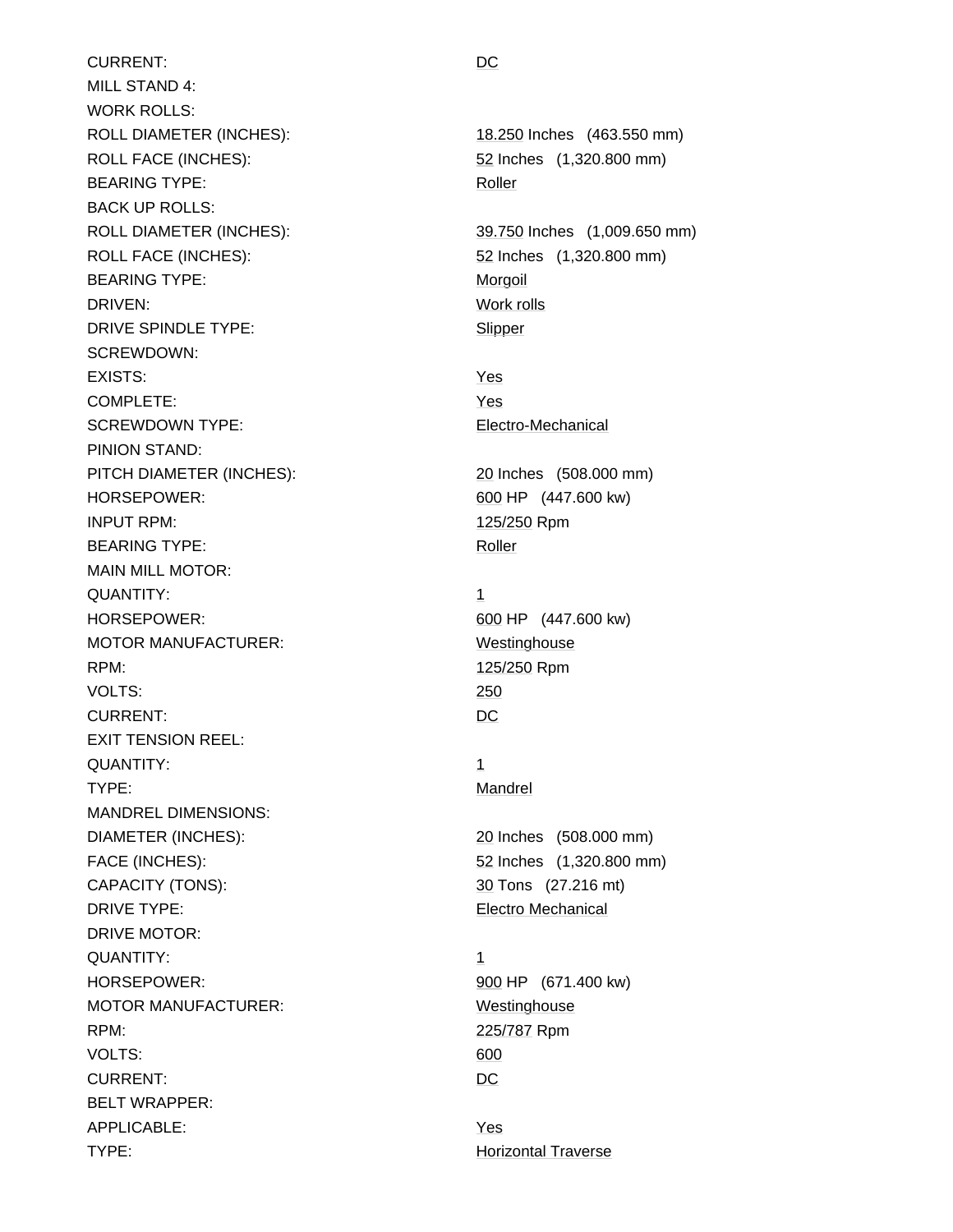APPROXIMATE WEIGHT (TONS): 3,000 Tons (2,721.555 mt)

 COMMENTS: Coil peeler; coil pusher; 3 roll flattener & pinch roll unit.